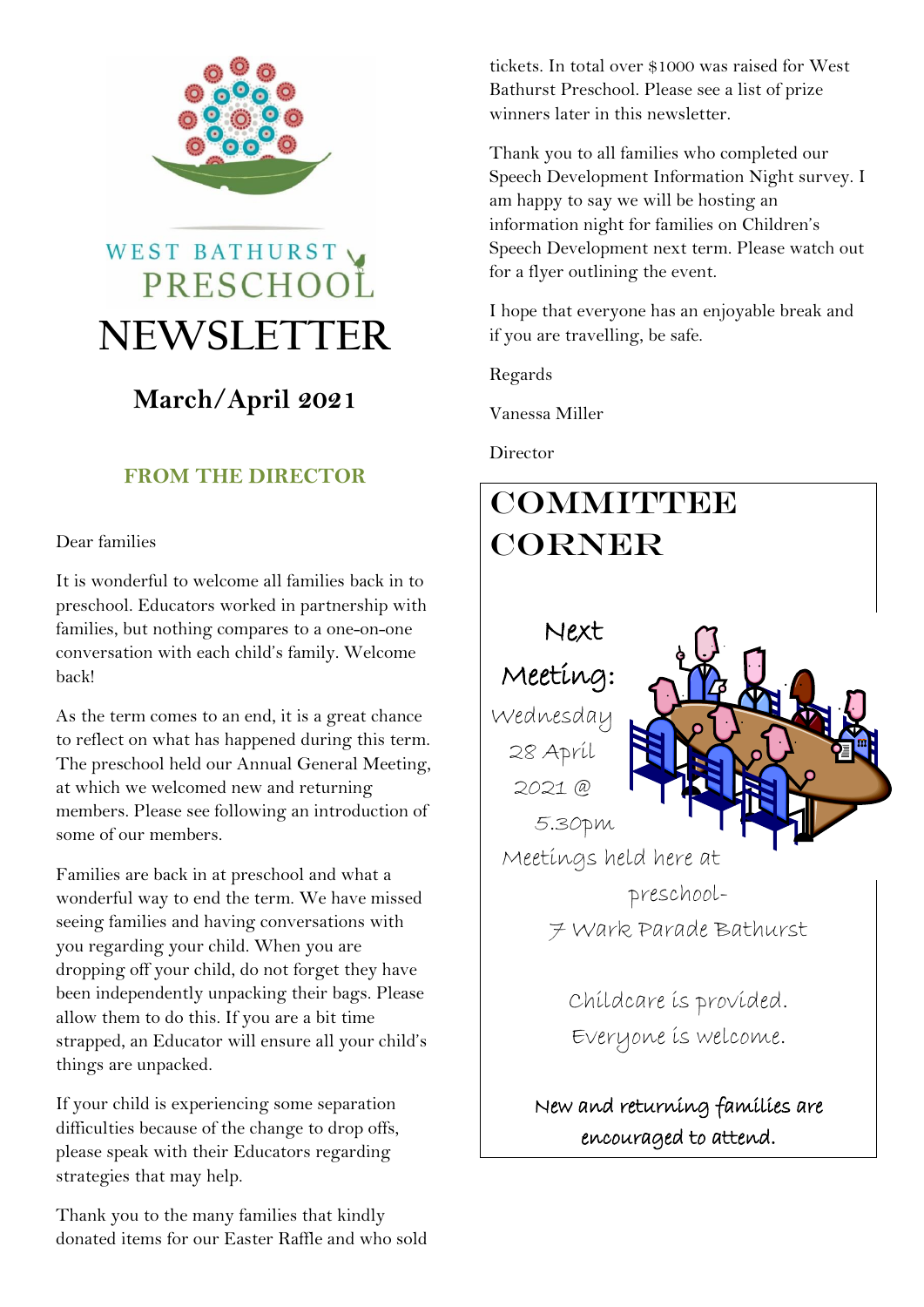### **COMMITTEE INTRODUCTION Kelly Tribolet- President**

I am early childhood trained and have been involved in the sector for over 20 years, including working in preschools, long day care centres, Family Day Care and as a lecturer in early childhood education at Charles Sturt University. I am currently the Course Director of the early childhood programs at the university and am looking forward to working closely with Vanessa and the wonderful staff at West Bathurst Preschool.

#### **Rachel D'Souza- Vice President**



My name is Rachel. I am a mum of four beautiful kids. My twin girls are currently in the Butterfly room and loving every moment. West Bathurst is a special part of our community and touches so many families. It is a great privilege to be a part of the committee. I look forward to the next 12 months.

#### **Simon Coomans- General Member**



My name is Simon Coomans. Now retired from the workforce, I have a background in education, having spent a career in various education settings. I have been a committee member for the past 12 months or so. My main interest at the Preschool is the Early Start Program, for which I have been a volunteer since 2011. As a volunteer I have enjoyed spending time with students, singing and dancing with them.

#### **Michaela Ford- General Member**

Hi I'm Michaela and my son Oliver is in the Buzzy Bee room and my son Hamish is in the Butterfly room this year. I have a background in Facility operations and now run my own business in digital marketing. I am a General Member for the Preschool Committee.

#### **Louise Hemopo- Public Officer**